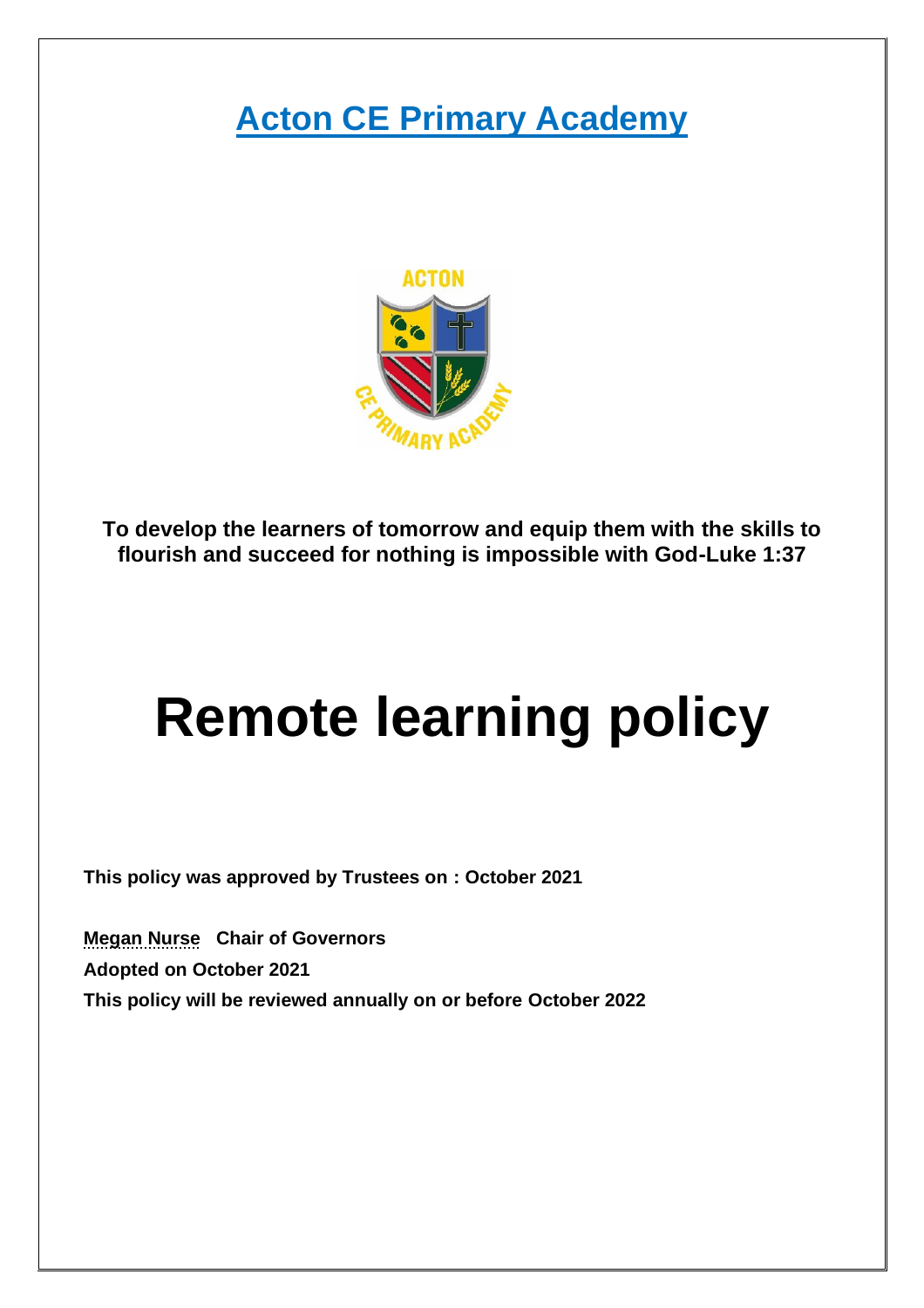#### **Introduction**

During the period of long-term closure due to Covid 19, staff have been providing a bank of online learning opportunities for the children in their classes. Teachers have been able to schedule learning in a manner that does not overwhelm our children, whilst prioritising their wellbeing.

We realise that the circumstances that caused our school to close will affect our families in a number of ways. In our planning and expectations, we are aware of the need for flexibility from all sides. Our parents may be trying to work from home so access to technology as a family may be limited, there may also be more than one child requiring support and technology at the same time. Additionally, our staff may also be trying to manage their home situation and the learning of their own children. All staff and families may also have complexities with network availability throughout the day as demand for online working is greater. An understanding of these difficulties on all sides is essential for success.

However, although life is starting to regain some normality with all children returning to school, there still remain a number of occasions whereby schools may still need to provide some form of remote learning opportunities. These circumstances could be:

- ➢ Families returning from holidays in countries which require quarantine restrictions and therefore self-isolation is required
- $\triangleright$  A localised lockdown situation within the school and a requirement for a class or several classes to remain at home
- ➢ Individual cases where family members need to self-isolate due to a potential Covid infection
- $\triangleright$  A local area lockdown
- $\triangleright$  A further national lockdown

Our school needs to be able to provide remote learning opportunities for all of these scenarios, so that no child is disadvantaged from future learning activities.

#### **Legal framework**

 This policy has due regard to all relevant legislation and statutory guidance including, but not limited to, the following:

- ➢ Equality Act 2010
- ➢ Education Act 2004
- ➢ The General Data Protection Regulation (GDPR)
- ➢ Data Protection Act 2018

This policy has due regard to national guidance including, but not limited to, the following: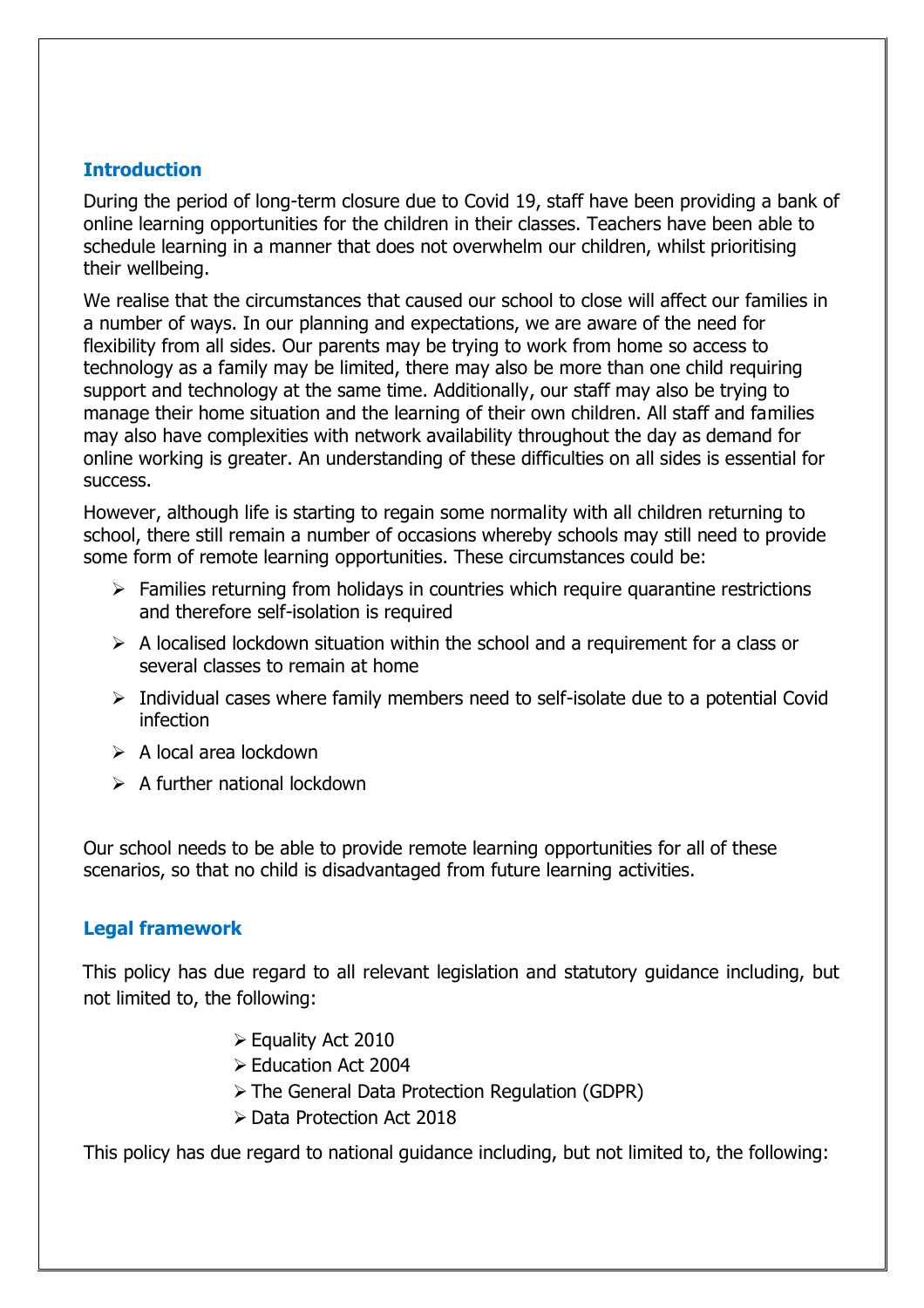- ➢ DfE (2020) 'Keeping children safe in education'
- ➢ DfE (2019) 'School attendance'
- ➢ DfE (2018) 'Health and safety: responsibilities and duties for schools'
- ➢ DfE (2018) 'Health and safety for school children'
- ➢ DfE (2017) 'Special educational needs and disability code of practice: to 25 years'
- ➢ DfE (2016) 'Children missing education'
- ➢ DfE (2020) 'Safeguarding and remote education during coronavirus (COVID-19)'
- ➢ DfE (2020) 'Adapting teaching practice for remote education'
- ➢ DfE (2020) 'Guidance for full opening: schools'
- ➢ DfE (2020) 'Get help with technology during coronavirus (COVID-19)'
- ➢ DfE (2020) 'Get laptops and tablets for children who cannot attend school due to coronavirus (COVID-19)'
- ➢ DfE (2020) 'How schools can plan for tier 2 local restrictions'
- ➢ DfE (2020) 'Laptops, tablets and 4G wireless routers provided during coronavirus (COVID-19)'
- ➢ Department of Health & Social Care (2020) 'COVID-19 contain framework: a guide for local decision makers'
- ➢ DfE (2020) 'Remote education good practice'
- ➢ DfE (2020) The Coronavirus Act 2020 Provision of Remote Education (England) Temporary Continuity Direction

#### **Aims**

This remote learning policy aims to:

- $\triangleright$  Ensure consistency in the approach to remote learning for pupils who are not in school
- $\triangleright$  Set out expectations for all members of the school community with regards to remote learning
- $\triangleright$  Provide appropriate guidelines for data protection

#### **Roles and responsibilities**

#### **Teachers**

All teachers are responsible for setting the schedule of work for their class.

When providing remote learning, teachers are responsible for:

#### **Setting and responding to work:**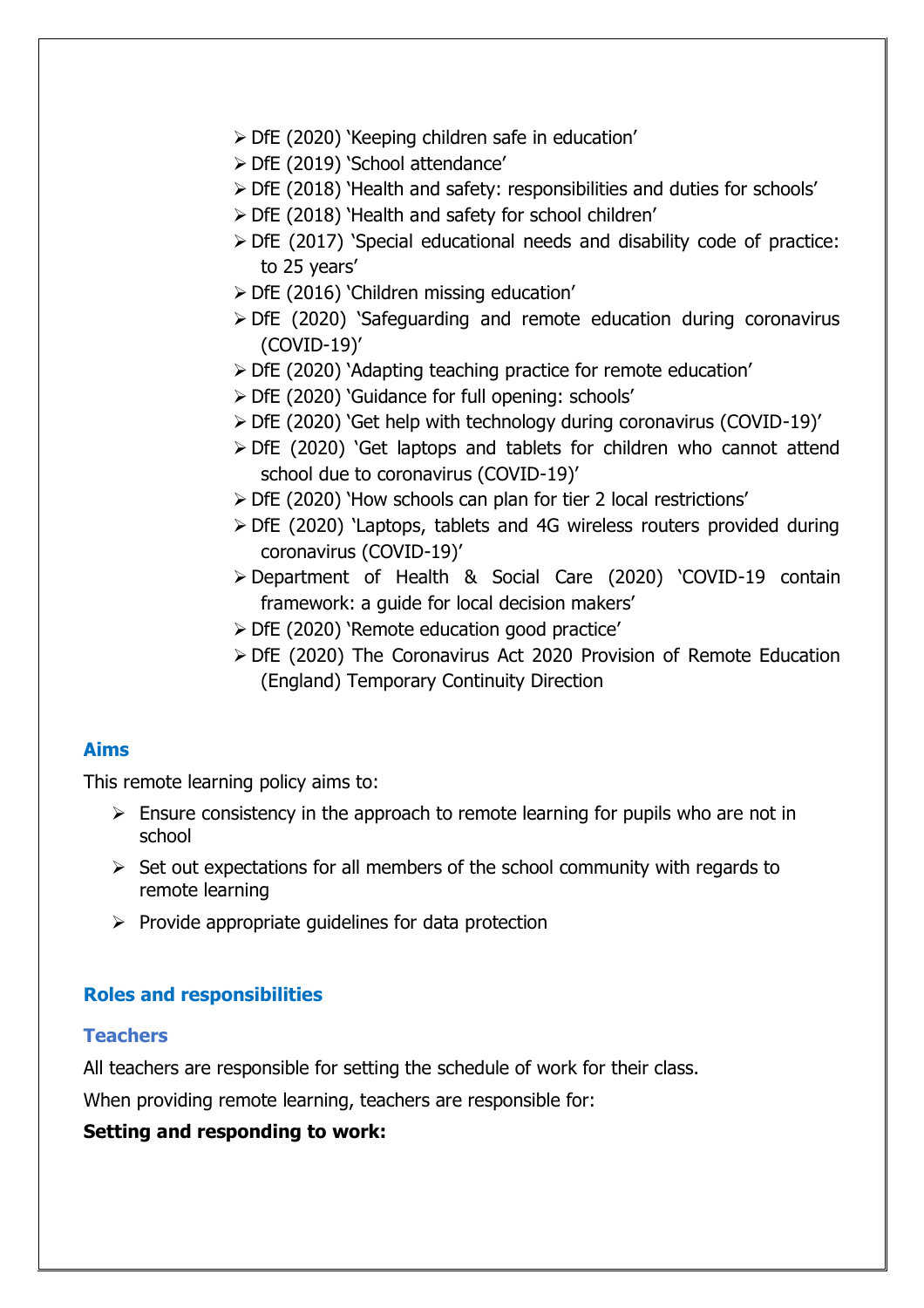- $\triangleright$  Each teacher will set work for their class. If in the event a class teacher is unable to set the work, the school will endeavour to use an alternative teacher to set work or a paper package will be distributed.
- $\triangleright$  set assignments so that pupils have meaningful and ambitious work each day in a number of different subjects
- ➢ teach a planned and well-sequenced curriculum so that knowledge and skills are built incrementally, with a good level of clarity about what is intended to be taught and practised in each subject
- $\triangleright$  provide frequent, clear explanations of new content, delivered by a teacher in the school or through high-quality curriculum resources or videos
- $\geq$  gauge how well pupils are progressing through the curriculum, using questions and other suitable tasks and set a clear expectation on how regularly teachers will check work
- $\triangleright$  enable teachers to adjust the pace or difficulty of what is being taught in response to questions or assessments, including, where necessary, revising material or simplifying explanations to ensure pupils' understanding
- $\triangleright$  plan a programme that is of equivalent length to the core teaching pupils would receive in school, ideally including daily contact with teachers
- ➢ Children will be expected to continue to read, learn their times tables and spellings which will be provided.
- ➢ All work will be accessed via Google Suite, but specifically Google Classroom or Google Sites.
- $\triangleright$  A Google login has been provided for children to access and return their work. The staff will provide feedback.
- $\triangleright$  Contact with pupils will take place every 48 hours. This could be through an individual telephone call, or via Google Meet.
- $\triangleright$  For any pupils with limited access to devices, the school will make arrangements to support this situation.
- $\triangleright$  If children are not completing work, there will be communication with the family to establish whether further support is required.
- $\triangleright$  All children will be reminded of their stuck routines to support them at home.

#### **Contacting Families**

- ➢ Contact with pupils will take place every 48 hours. This could be through an individual telephone call, or via Google Meet.
- $\triangleright$  Contact could also be made with parents/carers if this will help the child.
- ➢ Staff are not expected to make contact out of school time unless agreed with the Head teacher. All communication, including emails, should take place during normal school hours.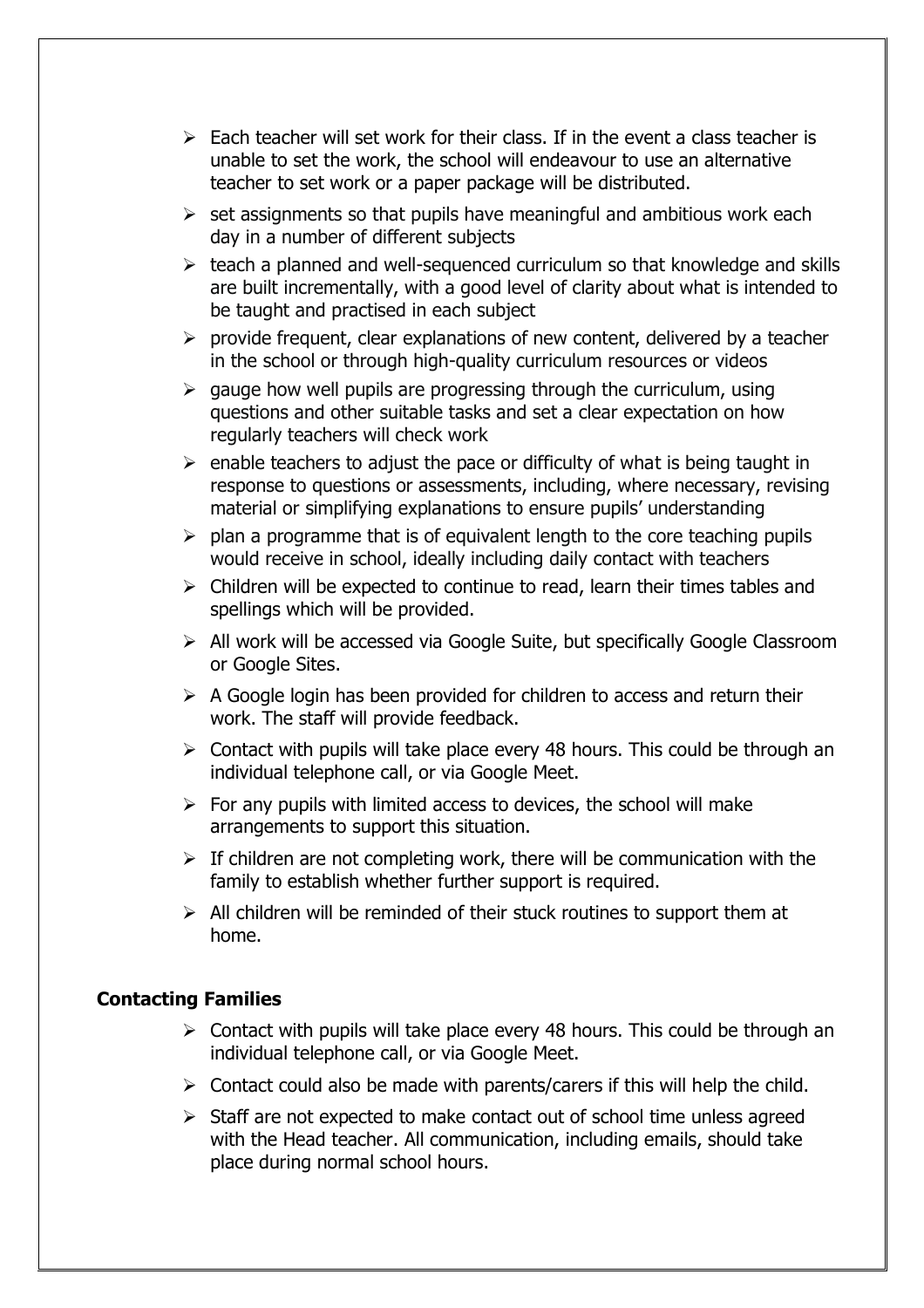$\triangleright$  If in the event any safeguarding concerns are raised when communicating with the families, these will be recorded onto CPOMS (Trust's safeguarding platform)

#### **Expectations of virtual meetings**

- $\triangleright$  All staff are expected to dress appropriately for these meetings.
- $\triangleright$  Staff will endeavour to have limited background noise wherever the meeting is being held and backgrounds need to be distorted or blanked out
- $\triangleright$  Pupils must not be able to record or capture screengrabs of any meetings
- $\triangleright$  Parental consent must be gained for children to participate in these meetings
- $\triangleright$  Only school accounts will be used
- $\triangleright$  Pupils are clear of the behaviour expected of them
- $\triangleright$  Staff will record all outcomes of the meeting in the log and share with the Headteacher

#### **Heads of School**

Alongside any teaching responsibilities, the head teacher is responsible for:

- $\triangleright$  Co-ordinating the remote learning approach across their school
- ➢ Monitoring the effectiveness of remote learning through: regular meetings with teachers and subject leaders; reviewing work set and feedback provided; or gathering feedback from pupils and parents
- ➢ Monitoring the security of remote learning systems, including data protection and safeguarding considerations as directed by the Headteacher.

#### **Pupils and parents**

Staff can expect pupils learning remotely to:

- $\triangleright$  Be contactable during the school day although consider they may not always be in front of a device the entire time
- $\triangleright$  Complete work to the deadline set as far as possible
- $\triangleright$  Seek help if they need it, from teachers or teaching assistants
- $\triangleright$  Alert teachers if they're not able to complete work

Staff can expect parents with children learning remotely to:

- $\triangleright$  Sign the consent form required to access the remote learning opportunity
- $\triangleright$  Make the school aware if their child is sick or otherwise can't complete work
- $\triangleright$  Seek help from the school if they need it
- $\triangleright$  Be respectful when making any complaints or concerns known to staff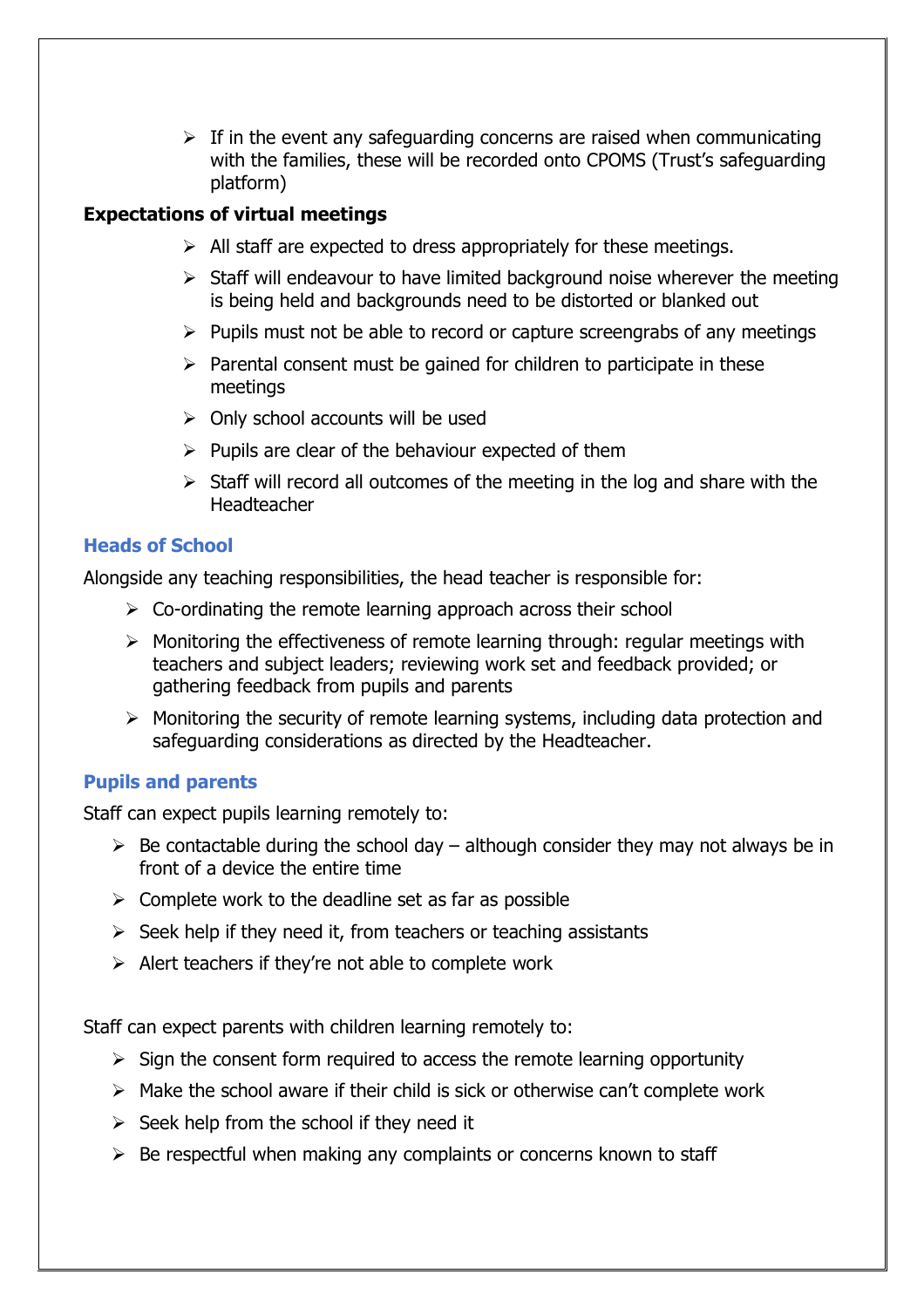#### **Governing Body**

The Governing Body is responsible for:

- $\triangleright$  Monitoring the school's approach to providing remote learning to ensure education remains as high quality as possible
- $\triangleright$  Ensuring that staff are certain that remote learning systems are appropriately secure, for both data protection and safeguarding reasons

#### **Who to contact**

If staff have any questions or concerns about remote learning, they should contact the following individuals:

- $\triangleright$  Issues in setting work talk to the relevant subject lead or SENCO
- $\triangleright$  Issues with behaviour talk to the Head Teacher
- $\triangleright$  Issues with IT talk to Universal technology
- $\triangleright$  Issues with their own workload or wellbeing talk to their line manager
- $\triangleright$  Concerns about data protection talk to the data protection officer via the Headteacher
- ➢ Concerns about safeguarding talk to the DSL or DDSL or Trust safeguarding team

#### **Online safety**

All staff and pupils using video communication must:

- $\triangleright$  Communicate in groups one-to-one sessions are not permitted.
- $\triangleright$  Wear suitable clothing this includes others in their household.
- $\triangleright$  Be situated in a suitable 'public' living area within the home with an appropriate background – 'private' living areas within the home, such as bedrooms, are not permitted during video communication.
- $\triangleright$  Use appropriate language this includes others in their household.
- $\triangleright$  Maintain the standard of behaviour expected in school.
- $\triangleright$  Use the necessary equipment and computer programs as intended.
- $\triangleright$  Not record, store, or distribute video material without permission.
- $\triangleright$  Ensure they have a stable connection to avoid disruption to lessons.
- $\triangleright$  Always remain aware that they are visible.

All staff and pupils using audio communication must:

- $\triangleright$  Use appropriate language this includes others in their household.
- ➢ Maintain the standard of behaviour expected in school.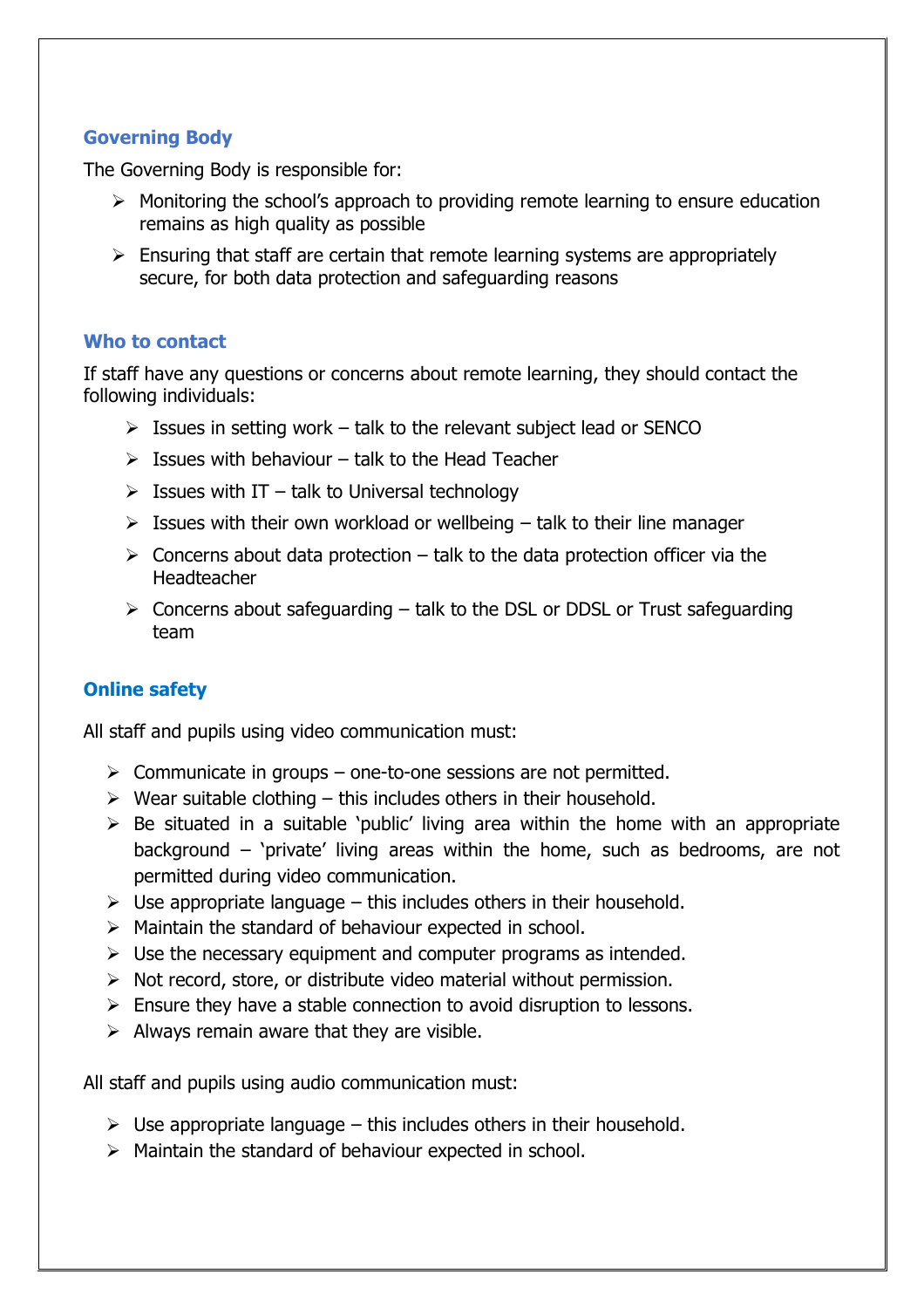- $\triangleright$  Use the necessary equipment and computer programs as intended.
- $\triangleright$  Not record, store, or distribute audio material without permission.
- $\triangleright$  Ensure they have a stable connection to avoid disruption to lessons.
- $\triangleright$  Always remain aware that they can be heard.

The school will consider whether one-to-one sessions are appropriate in some circumstances, e.g. to provide support for pupils with SEND. This will be decided and approved by the SLT, in collaboration with the SENCO.

Pupils not using devices or software as intended will be disciplined in line with the Behaviour Policy.

 The school will risk assess the technology used for remote learning prior to use and ensure that there are no privacy issues or scope for inappropriate use.

The school will ensure that all school-owned equipment and technology used for remote learning has suitable anti-virus software installed, can establish secure connections, can recover lost work, and allows for audio and visual material to be recorded or downloaded, where required.

The school will not be responsible for providing access to the internet off the school premises and will not be responsible for providing online safety software, e.g. anti-virus software, on devices not owned by the school.

#### **Data protection**

#### **Accessing personal data**

When accessing personal data for remote learning purposes, all staff members will:

 $\triangleright$  Use SIMS from their classroom laptops if on school site.

#### **Processing personal data**

Staff members may need to share personal data such as email addresses as part of the remote learning system. As long as this processing is necessary for the school's official functions, individuals won't need to give permission for this to happen.

However, staff are reminded to share as little personal data as possible online.

#### **Keeping devices secure**

All staff members will take appropriate steps to ensure their devices remain secure. This includes, but is not limited to:

 $\triangleright$  Keeping the device password-protected – strong passwords are at least 8 characters, with a combination of upper and lower-case letters, numbers and special characters (e.g. asterisk or currency symbol)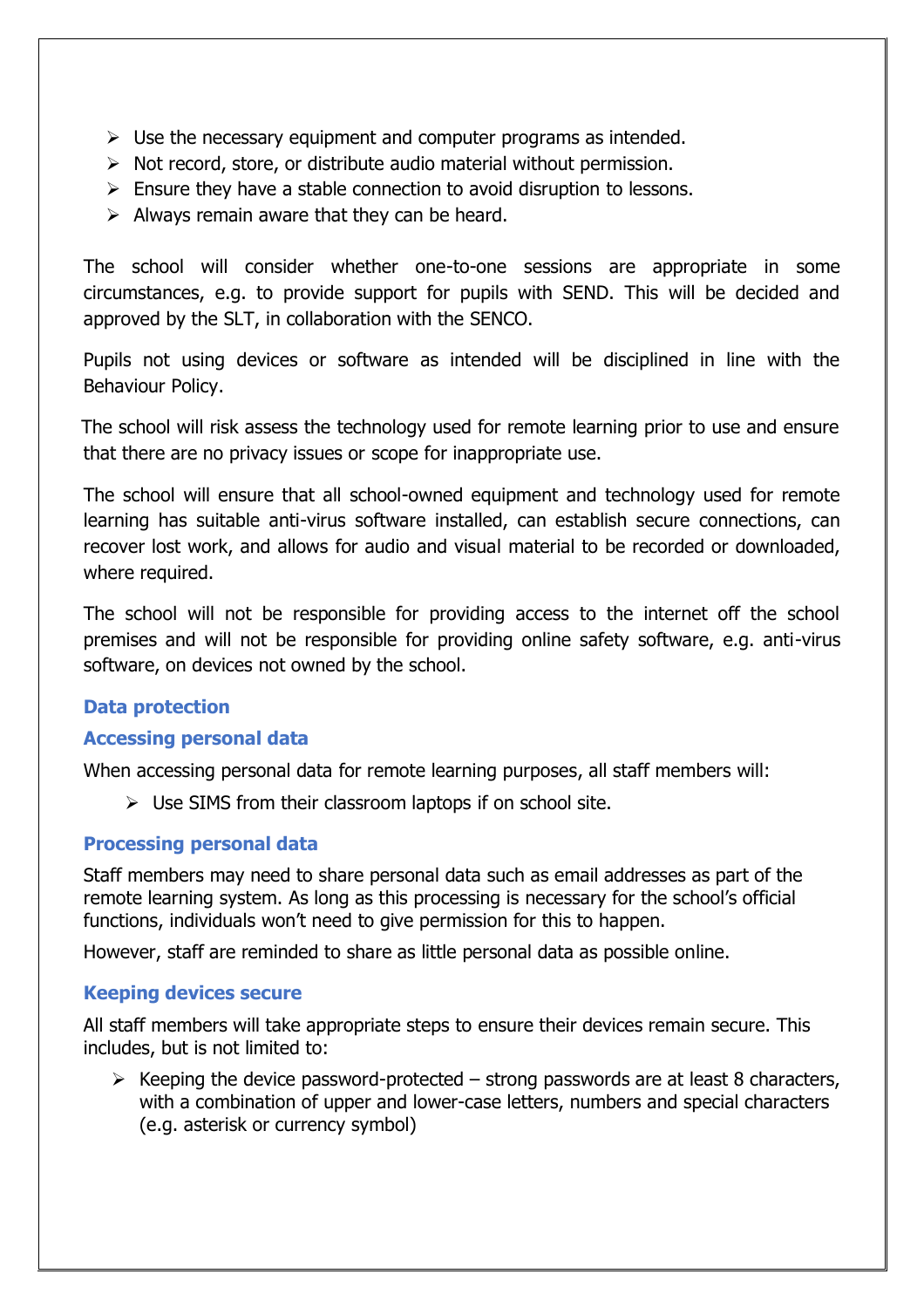- $\triangleright$  Ensuring the hard drive is encrypted this means if the device is lost or stolen, no one can access the files stored on the hard drive by attaching it to a new device
- $\triangleright$  Making sure the device locks if left inactive for a period of time
- $\triangleright$  Not sharing the device among family or friends
- $\triangleright$  Installing antivirus and anti-spyware software
- $\triangleright$  Keeping operating systems up to date

#### **Safeguarding**

All children will be reminded of keeping themselves safe when online whilst using these platforms.

#### **Monitoring arrangements**

This policy will be reviewed at the beginning of each term based on changes to the Trust's operational procedures as directed by Central Government and the DfE. At every review, it will be approved by the Governing Body.

#### **Links with other policies**

This policy is linked to our:

- $\triangleright$  Behaviour policy and coronavirus addendum
- $\triangleright$  Child protection policy and coronavirus addendum
- $\triangleright$  Data protection policy and privacy notices
- ➢ Home-school agreement
- $\triangleright$  ICT and internet acceptable use policy
- ➢ E-Safety Policy